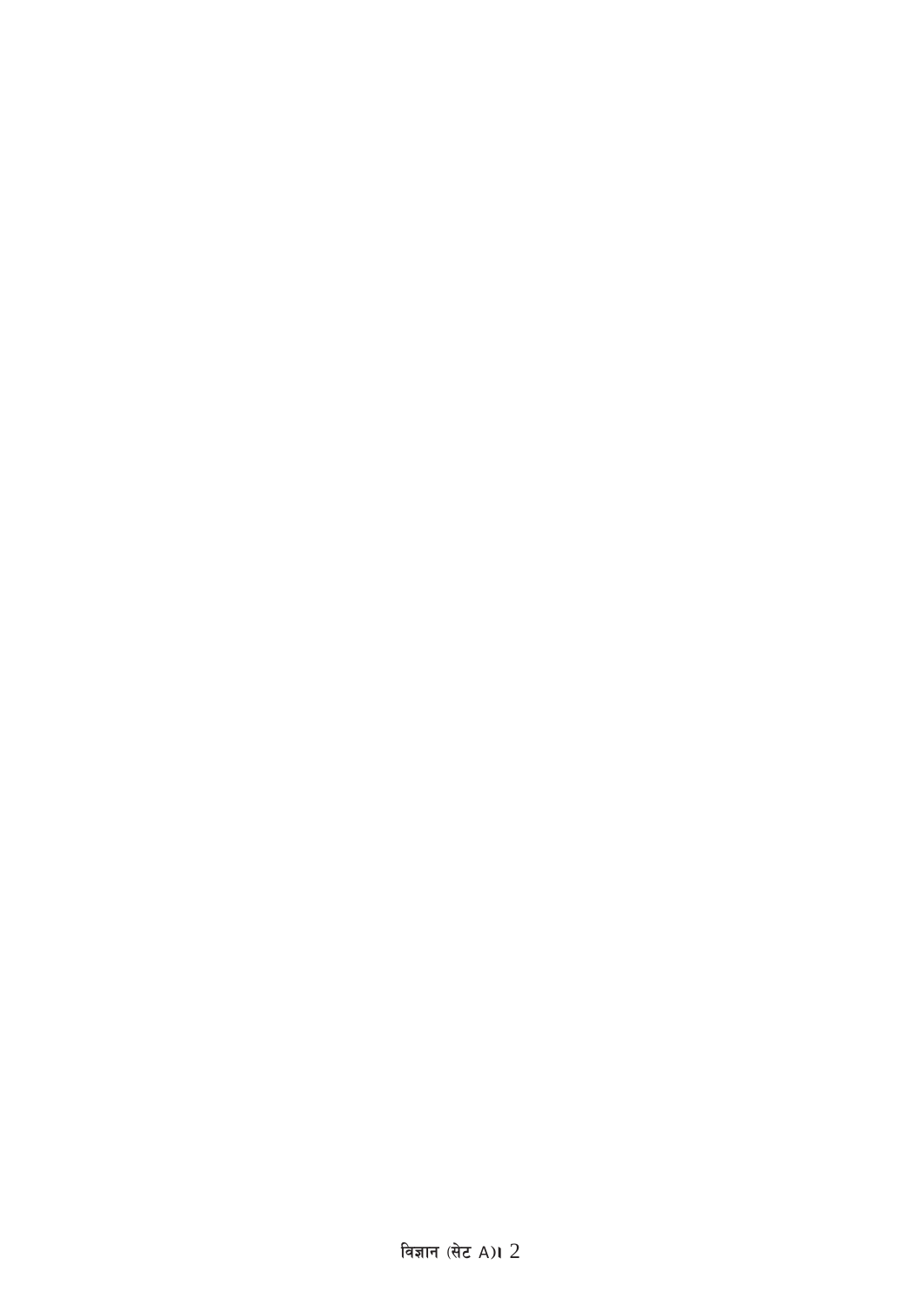क) ठीक उत्तरमा रेजा चिह्न ( $\sqrt{ }$ ) लगाउनुहोस् । Tick ( $\sqrt{ }$ ) the correct answer.  $(18\times1=18)$ 

### १. यदार्थको घनत्व मापन गर्न तलकामध्ये कुन एकाइ प्रयोग गरिन्छ ?

Which of the following units is used to measure the density of substances?

- a)  $Kg/m^2$  b)  $gm/cm^2$
- c)  $Kg/m<sup>3</sup>$  d)  $Kg$

## २. दुई ओटा गाडीहरू समान गतिमा एउटै दिशामा गइरहेका छन् भने त्यस्तो अवस्थामा गाडीको सापेक्षित गति कति हुन्छ ?

If two vehicles are moving with uniform velocity in the same direction, what will be the expected relative velocity?

- a)  $\pi$   $\pi$   $\frac{1}{2}$   $\frac{1}{2}$   $\frac{1}{2}$   $\frac{1}{2}$   $\frac{1}{2}$   $\frac{1}{2}$   $\frac{1}{2}$   $\frac{1}{2}$   $\frac{1}{2}$   $\frac{1}{2}$   $\frac{1}{2}$   $\frac{1}{2}$   $\frac{1}{2}$   $\frac{1}{2}$   $\frac{1}{2}$   $\frac{1}{2}$   $\frac{1}{2}$   $\frac{1}{2}$   $\frac{1}{2}$   $\frac{1}{2}$   $\frac{1}{2}$
- b) गति दुई गुणा घट्छ (Velocity decreases by two times)
- c) गति समान हुन्छ (Velocity will be uniform)
- d) गति शन्य हुन्छ (Velocity will be zero)

### ३. साधारण यन्त्रको कार्यक्षमता पत्ता लगाउने सूत्र के हो ?

Which of the following is the formula to find the efficiency of simple machine?

a) 
$$
\overline{\mathbf{s}}
$$
न्पुट कार्य = आउटपुट कार्य (Input work = output work)

b) oflGqs kmfObf÷ult cg'kft × 100% ( Mechanical advantage Velocity ratio × 100%)

- c) लोड/इफोर्ट (Load/Effort)
- d) लोड दुरी/इफोर्ट दुरी ( $\frac{\text{Load distance}}{\text{Effort distance}}$ )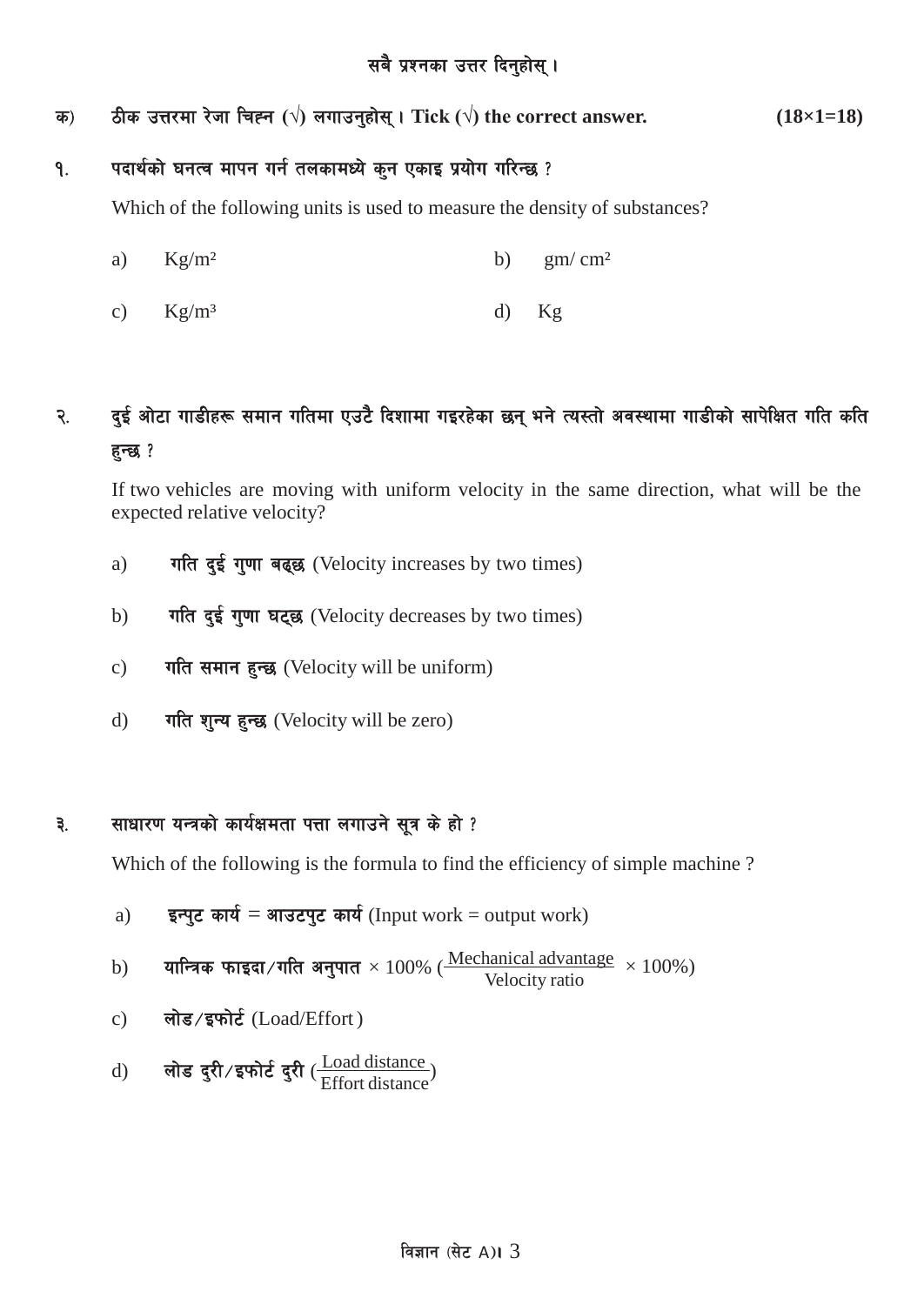#### तलकामध्ये स्ट्याण्डर्ड वायुमण्डलीय चाप कन हो ?  $\mathsf{X}^{\mathsf{A}}$

Which of the following is the standard atmospheric pressure?

- 740 mmHg 750 mmHg a) b)
- $760$  mmHg  $770$  mmHg  $c)$  $\mathbf{d}$

#### एउटा 3 कि.ग्रा. को ढ्ज्ञालाई 4 मिटर माथि उठाउन कति शक्ति आवश्यक पर्दछ ? ५.

What amount of energy is required to lift a stone of 3kg up to 4m height?

- $110J$  $120J$ a)  $b)$
- $c)$  $125J$  $\mathbf{d}$  $126J$

#### सल्फरको परमाणुमा कतिओटा प्रोटोन हुन्छन् ? ६.

How many protons are there in an atom of Sulpher?

| a) 13 |  | b) $14$ |  |
|-------|--|---------|--|
|       |  |         |  |

 $c)$ 15  $\mathbf{d}$ 16

#### जीवित कोषहरूमा मात्र प्रजनन् गर्न सक्ने अत्यन्तै सानो सूक्ष्म जीव कुन हो ?  $\mathcal{G}$

Which is the microscopic agent that replicates only inside the living cells of other organisms?

- अमिवा (Amoeba)  $a)$  $b)$ भाइरस (Virus)
- व्याक्टेरिया (Bacteria) हाइड्रा (Hydra)  $c)$  $\mathbf{d}$

#### प्रकाश संश्लेषण कियाका लागि महत्वपूर्ण तत्व कुन हो ? Which is the important factor for photosynthesis? ς.

ताप (Heat) प्रकाश (Light) a) b) चिसो (Cold) चाप (Pressure)  $\mathbf{d}$  $c)$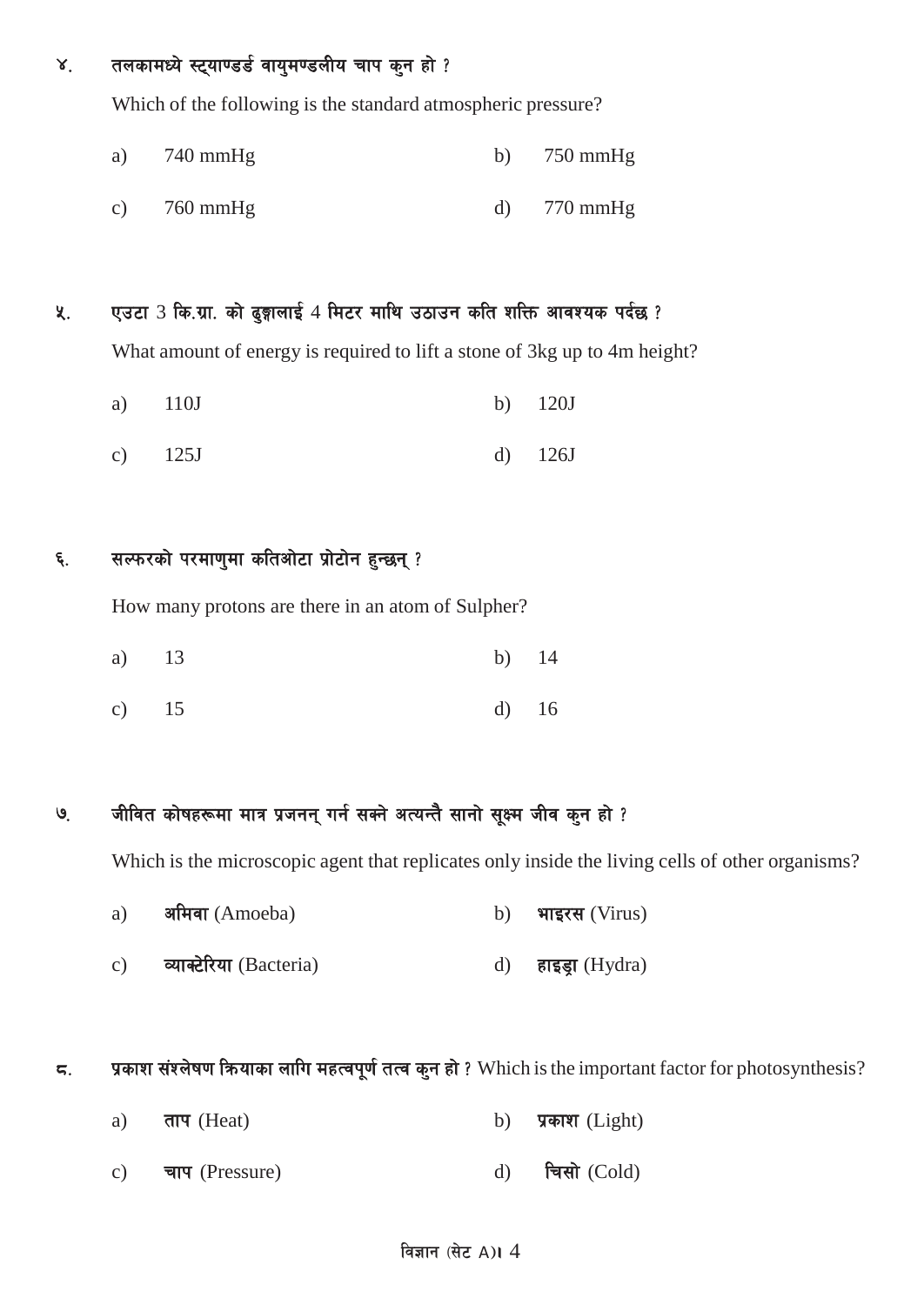९. तलकामध्ये अनविकरणीय प्राकृतिक स्रोतको उदाहरण कुन हो ?

Which of the following is an example of non-renewable natural resource?

- a) जङ्गल (Forest) b) खनिज (Minerals)
- c) पानी (Water)  $d$ ) हावा (Air)

## १०. अम्लिय वर्षा गराउन भूमिका खेल्ने मुख्य ग्याँस तलकामध्ये कुन हो ?

Which of the following gas plays main role for acid rain?

- a) पानीको वाफ (Water vapour)
- b) सल्फर डाइअक्साइड (Sulphur dioxide)
- b) क्लोरोफ्लोरो कार्वन (Cholorofluoro Carbon)
- d) ओजन (ozone)

### **11. This question is kept blank.**

### $93.$  रेन गज के को मापनका लागि प्रयोग गरिन्छ ?

What quantity is measured by rain gauge?

- a)  $\overline{\text{qq}}(Rain)$
- b) वायुको दिशा (Wind direction)
- c) वायुमण्डलीय चाप (Atmospheric Pressure)
- d) तापक्रम (Temperature)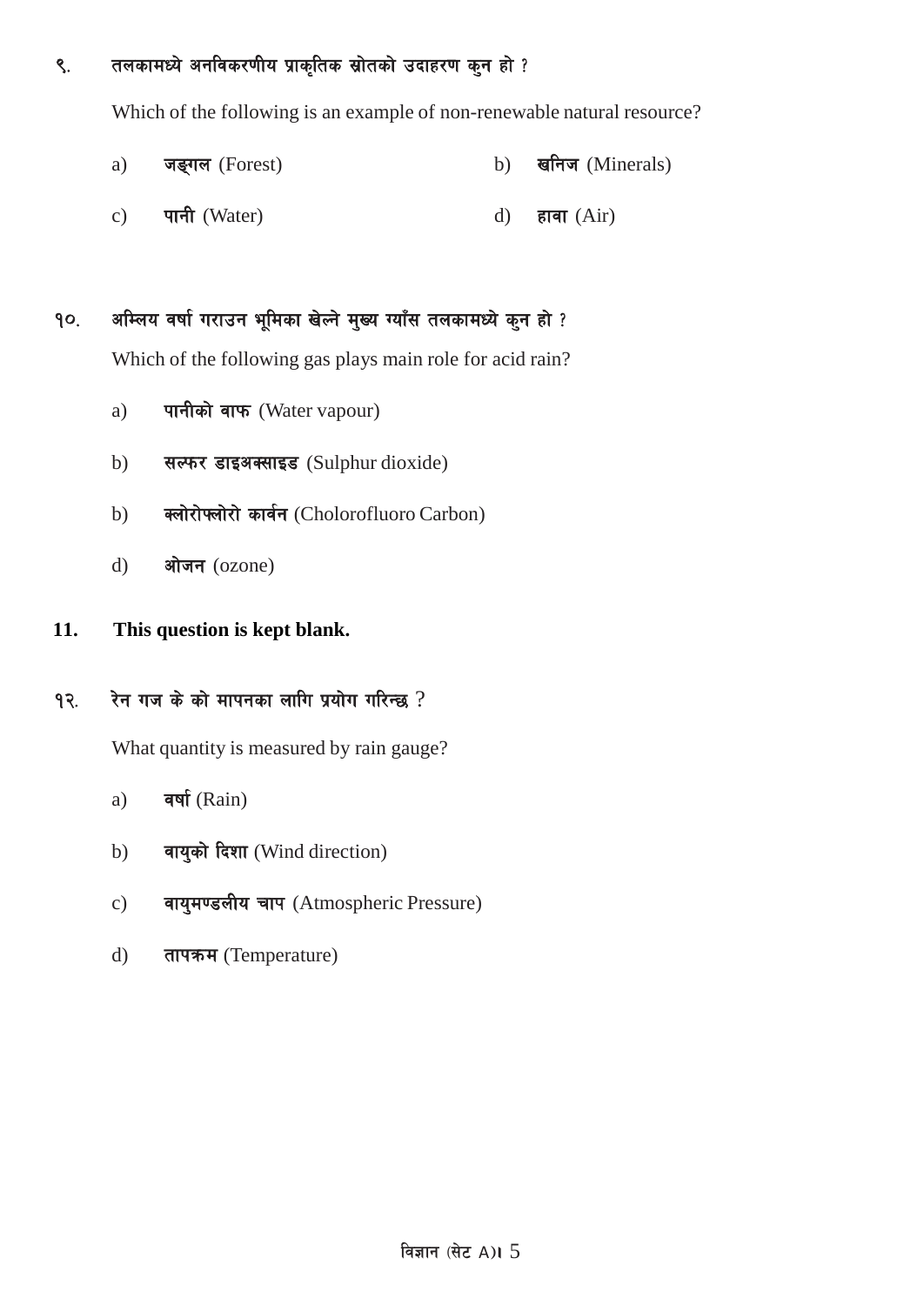#### १३. किन्द्रीकरण दुरी 5 से.मी. भएको कन्केभ ऐनामा ऐनाबाट 7 से.मी. टाढा राखिएको वस्तुको आकृति कस्तो बन्छ ?

What type of image is formed when an object is placed at 7 cm distance from the concave mirror with 5 cm focal length?

- a) वास्तविक, उल्टो र वस्तुभन्दा सानो (Real, inverted and diminished)
- b) वास्तविक, उल्टो र वस्तुभन्दा ठूलो (Real, inverted and magnified)
- c) वास्तविक, सुल्टो र वस्तुभन्दा सानो (Real, erect and diminished)
- d) अवास्तविक, उल्टो र वस्तुभन्दा सानो (Virtual, inverted and diminished)

### १४. अक्सिजन ग्याँसको आणविक सत्र कुन हो ?

Which is the molecular formula of oxygen gas?

- $O<sub>2</sub>$ a) 2O b) O
- $O<sub>3</sub>$ c)  $O_3$  d) O

#### **15. This question is kept blank.**

१६. सोडियम तत्वको परमाणुमा इलेक्ट्रोन, प्रोटोन र न्युटनको सङ्ख्या कमशः 11,11, 12 छ भने यसको पारमाणविक भार कति हुन्छ ?

What is the atomic weight of sodium if the number of electron, proton and neutron are 11, 11, 12 respectively?

- a) 23 b) 22
- c) 21 d) 20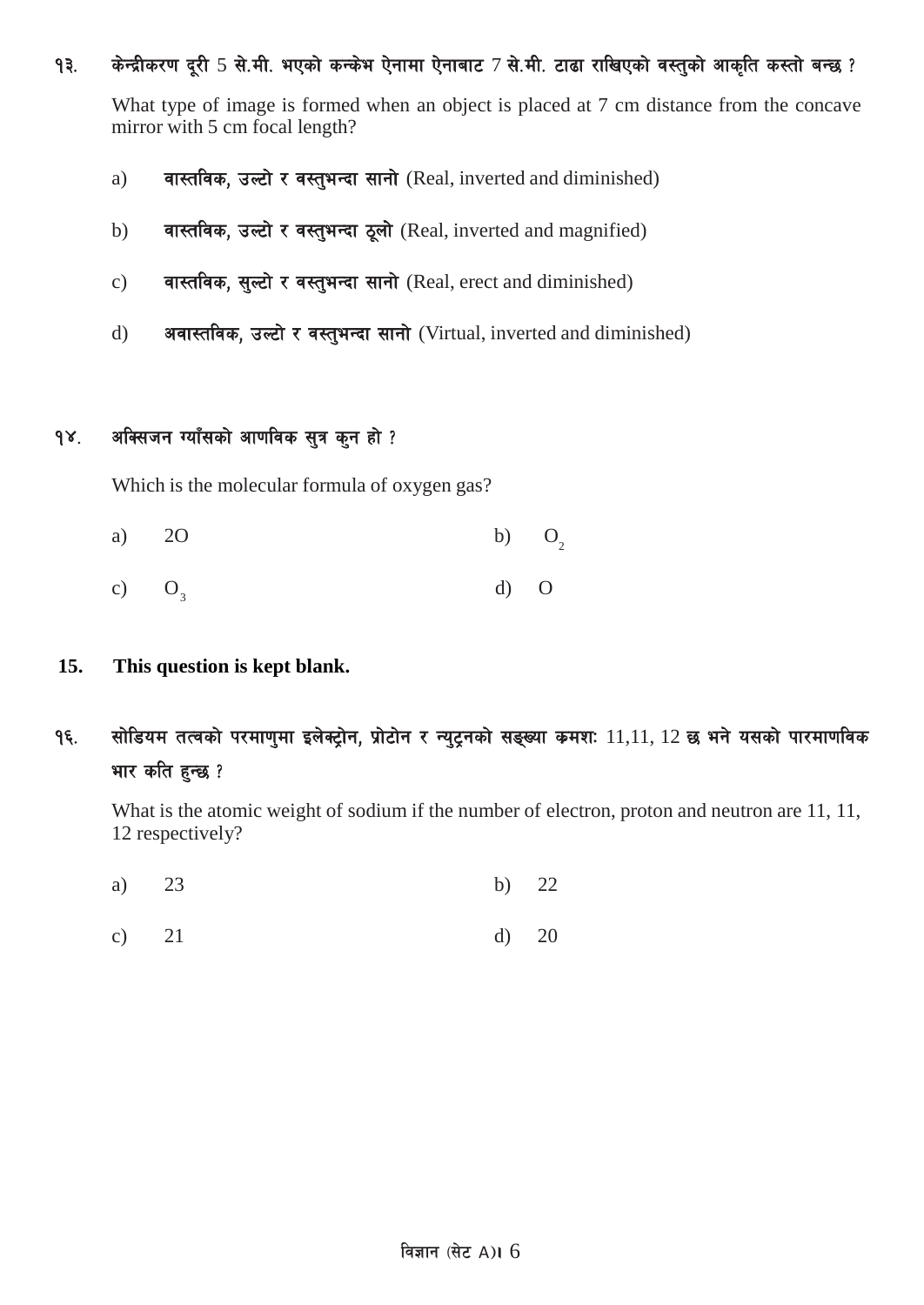#### १७. पृथ्वीको कक्षीय धरातल यसको अक्षसँग कति कोणमा ढल्केको छ ?

At which angle does the orbital plane of the earth remain inclined with its axis ?

- a)  $60.5^{\circ}$  b)  $45.5^{\circ}$
- c)  $65.5^{\circ}$  d)  $66.5^{\circ}$

### $9$ ८. तलकामध्ये कुन उपकरणले रासायनिक शक्तिलाई विद्युतीय शक्तिमा रूपान्तरण गर्छ ?

Which of the following instrument converts chemical energy into electrical energy ?

- a) इाइ सेल (Dry cell) b) फोटो सेल (Photo cell)
- c) डाइनामो (Dynamo) d) इन्भर्टर (inverter)

### 9९. इाइ सेलमा एमोनियम क्लोराइडको प्रयोग किन गरिन्छ ?

Why ammonium chloride is used in dry cell?

- a) विद्युत् विच्छेदन प्रक्रिया सञ्चालन गर्न (To conduct the electrolysis)
- b) पोलराइजेसन असर घटाउन (To reduce the polarization effect)
- c) स्थानीय किया घटाउन (To reduce the local effect)
- d) सस्तो मूल्य कायम गर्न (To maintain the low cost)

## २०. नेपालको सबैभन्दा ठूलो राष्ट्रिय निक्ञ्ज कुन हो ?

Which is the largest national park of Nepal?

- a) पर्सा राष्ट्रिय निक्<sup>5</sup>ज (Parsa National Park)
- b) रारा राष्ट्रिय निक्ञ्ज (Rara National Park)
- c) से-फोक्सुण्डो राष्ट्रिय निकुञ्ज (Shey Phoksundo National Park)
- d) वितवन राष्ट्रिय निक्ञ्ज (Chitwan National Park)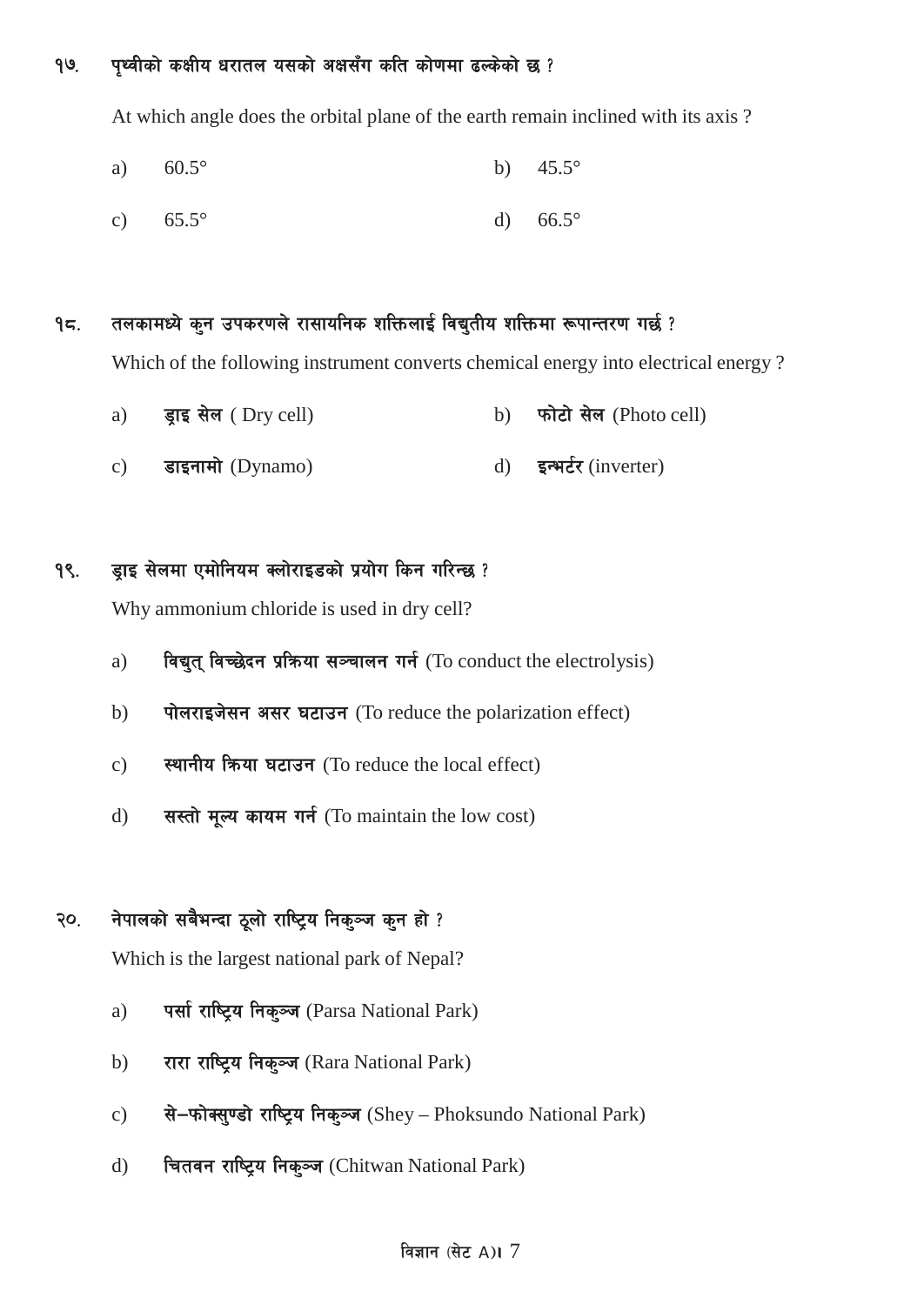उपयुक्त शब्द राखी खाली ठाउँ भर्नुहोस् । ख)

Fill in the blanks with suitable words.

 $(5\times1=5)$ 

- गतिको एस.आइ. एकाइ........ हो। The SI unit of velocity is ....................... २१.
- हेमाटाइट ............... धातुको धाउ हो। Hematite is ore of .............................metal. २२.
- हरियो बिरुवाले प्रकाश संश्लेषण कियामा...............ग्याँस बाहिर फाल्दछ । २३.

Green plant releases ............gas during photosynthesis.

परमाणुको M सेलमा अधिकतम .............औटा इलेक्ट्रोन अटाउन सक्छ।  $58^{\circ}$ 

M shell of atom can accommodate maximum .......... electrons.

- तारामण्डलको सङ्ख्या ..............रहेको छ। The number of constellations is............ २५.
- प्रत्येक प्रश्नको उत्तर लेख्नुहोस् ।  $\Pi$

Write the answer of each question.

 $(5 \times 1 = 5)$ 

#### अल्कोहल र पानीको मिश्रणबाट यसका अवयवहरूलाई छुट्याउन कुन विधिको प्रयोग गर्नुपर्छ ? २६.

Which method is used to separate the components of the mixture of alcohol and water?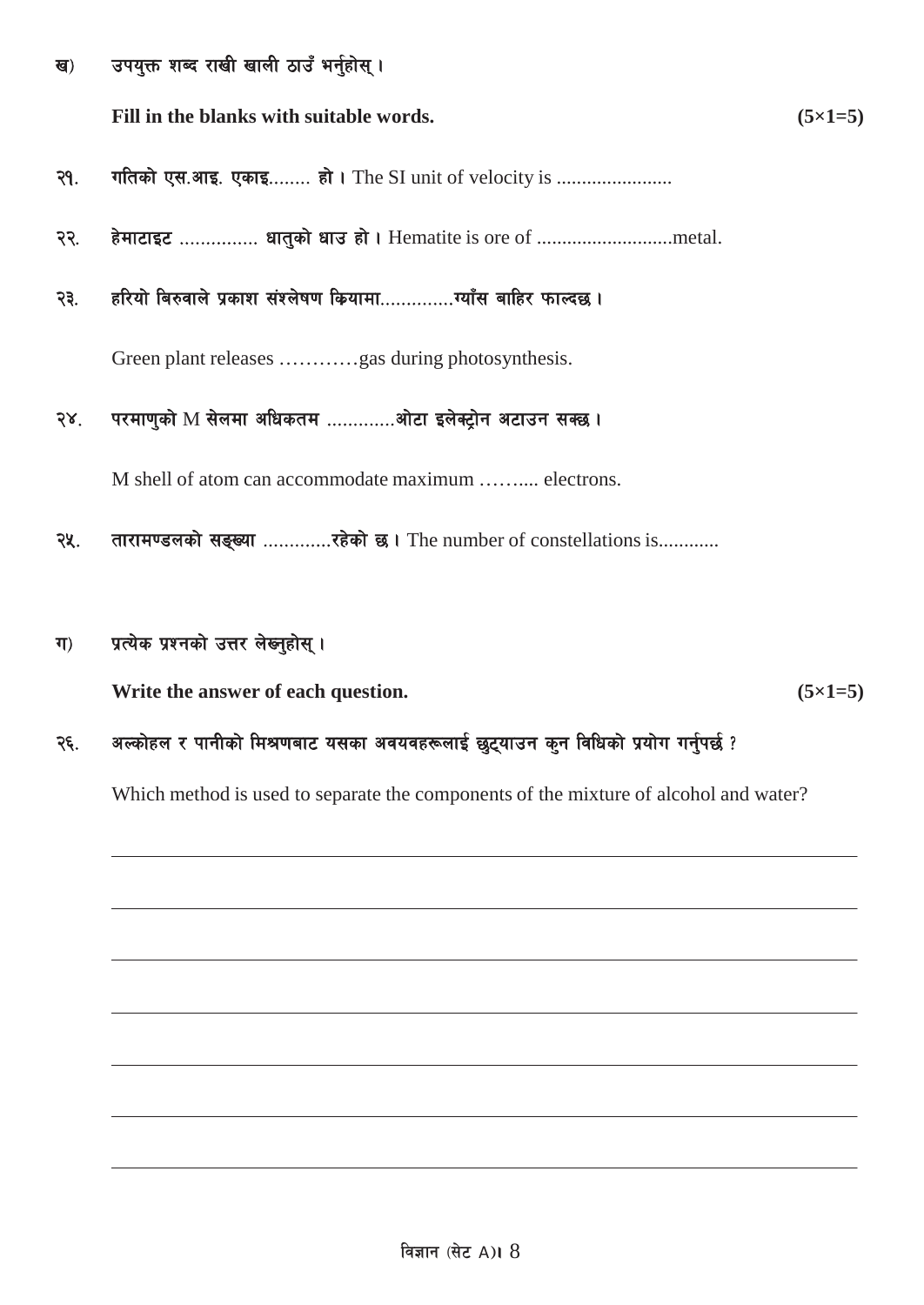## २७. नेपालमा पाइने कुनै २ ओटा लोपोन्मुख स्तनधारीहरूको नाम उल्लेख गर्नुहोस् ।

Mention any two endangered mammals found in Nepal.

### २८. फूलको कुन भागमा परागकणहरू बन्दछन् ?

In which part of flower pollen grains are formed?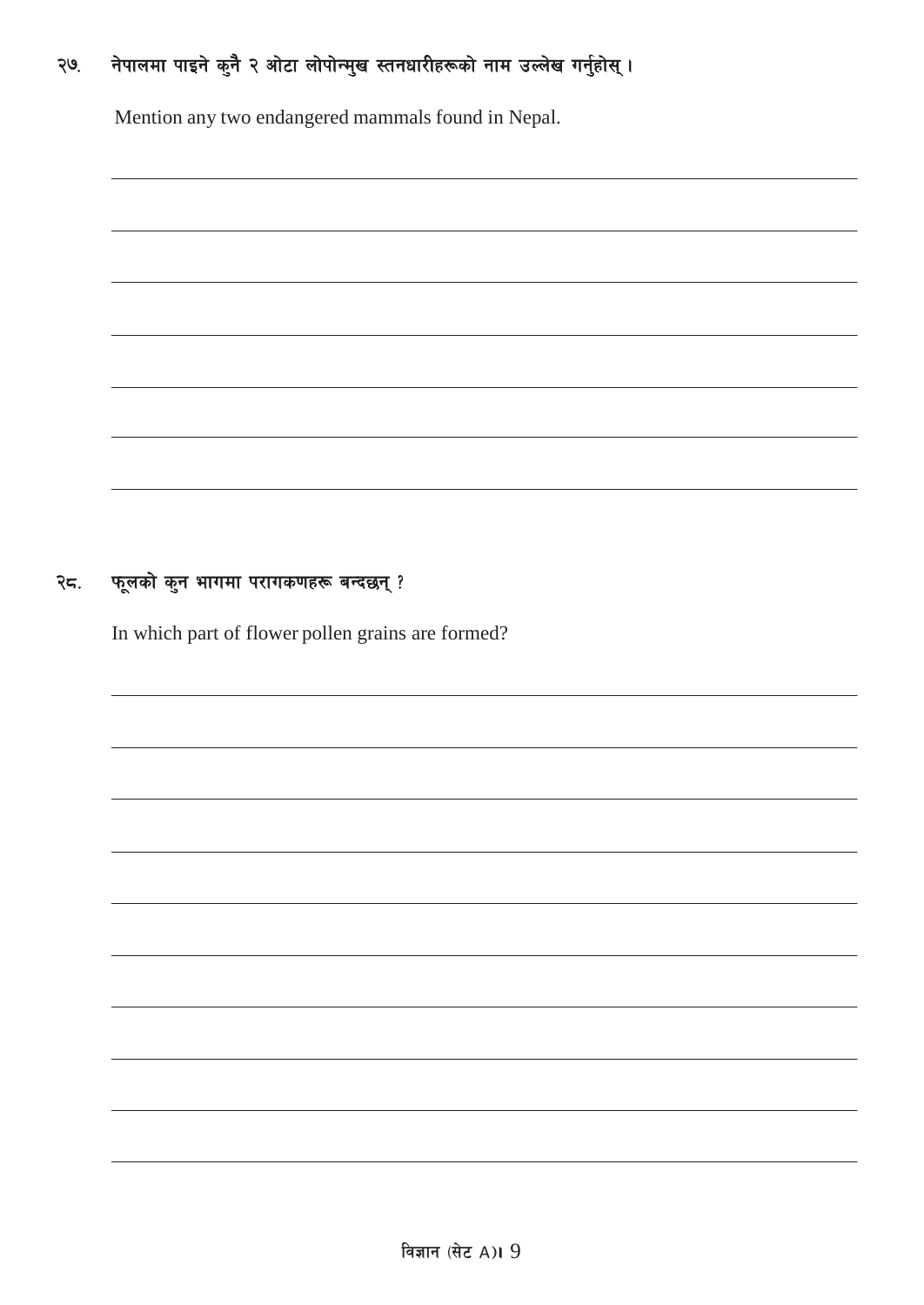#### ५० मिटरको उचाइमा भनुण्ड्याइएको भकुण्डोमा कुन शक्ति रहेको हुन्छ ? २९.

What type of energy is stored in a ball hanging at 50 m high?

#### रक्तसञ्चार प्रणालीको एक कार्य उल्लेख गर्नुहोस् । ३०.

Mention one major function of Circulatory system.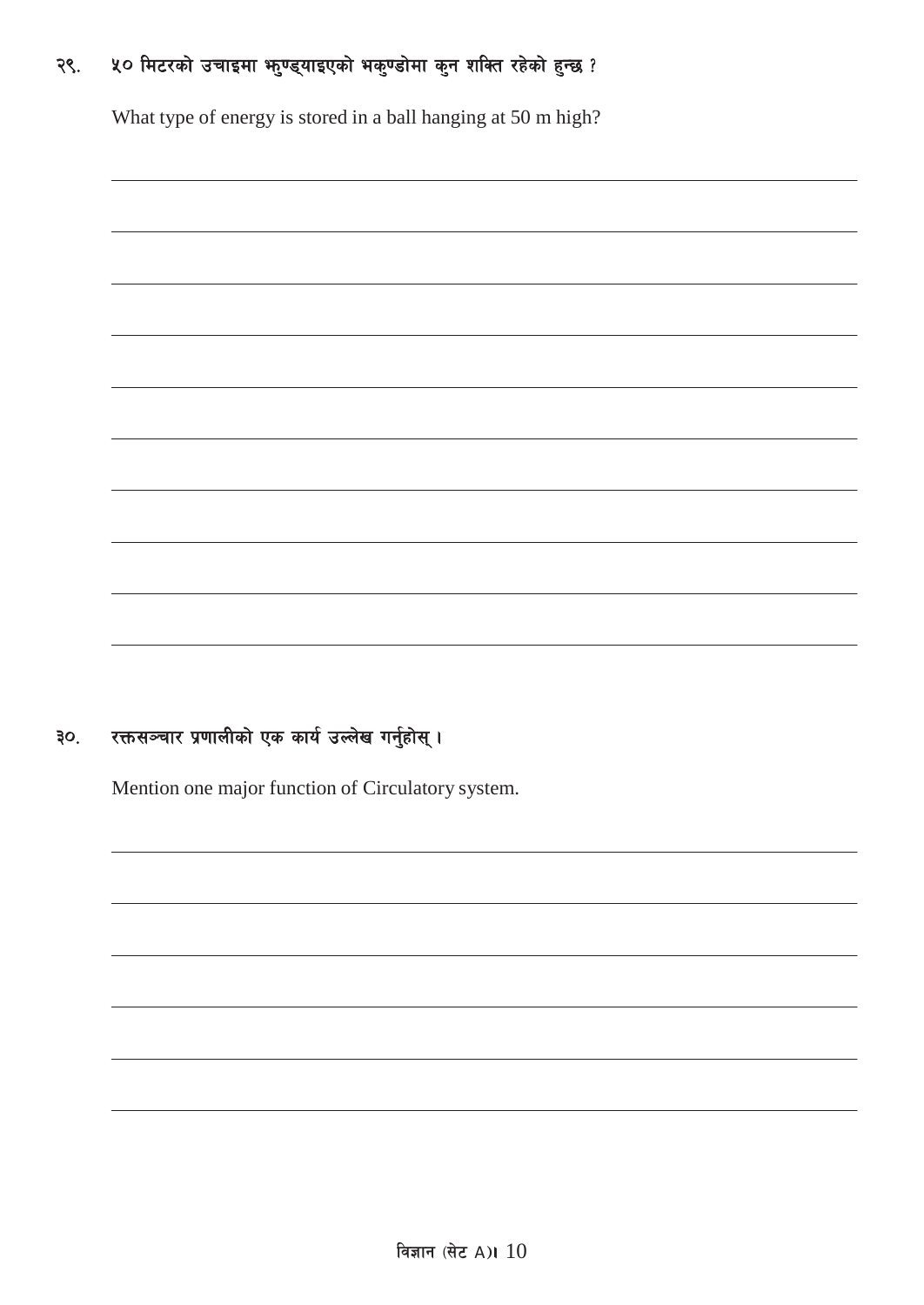### घ) प्रत्येक प्रश्नको उत्तर लेख्नुहोस् ।

**Write the answer of each question. (7×2=14)**

- 
- ३१. एउटा गाडी 72km/hr को गतिमा चलिरहेको छ भने 20 मिनेटमा यसले पार गरेको दूरी कति हुन्छ ? If a vehicle is moving with a velocity of 72km/hr, what is the distance covered by it in 20 minutes ?

३२. एउटा ५ मि. लम्बाइको ढिकिच्याउँ ठीक बीचमा अड्याइएको छ। ५० केजी पिण्ड भएकी एउटी केटी केन्द्रबाट १ मि. दूरीमा बसेकी छिन् । २० केजीको एकजना केटो ढिकिच्याउँको अर्कोतर्फ, केन्द्रबाट कति दूरीमा बस्दा उक्त केटीको तौललाई सन्तुलन गर्न सक्छ ? A uniform seesaw of 5 m length is supported at center. A girl weighing 50 Kg mass sits at 1 meter distance from center of seesaw. Find the distance where a boy of 20 Kg mass must sit to balance the weight of girl on other side of the seesaw.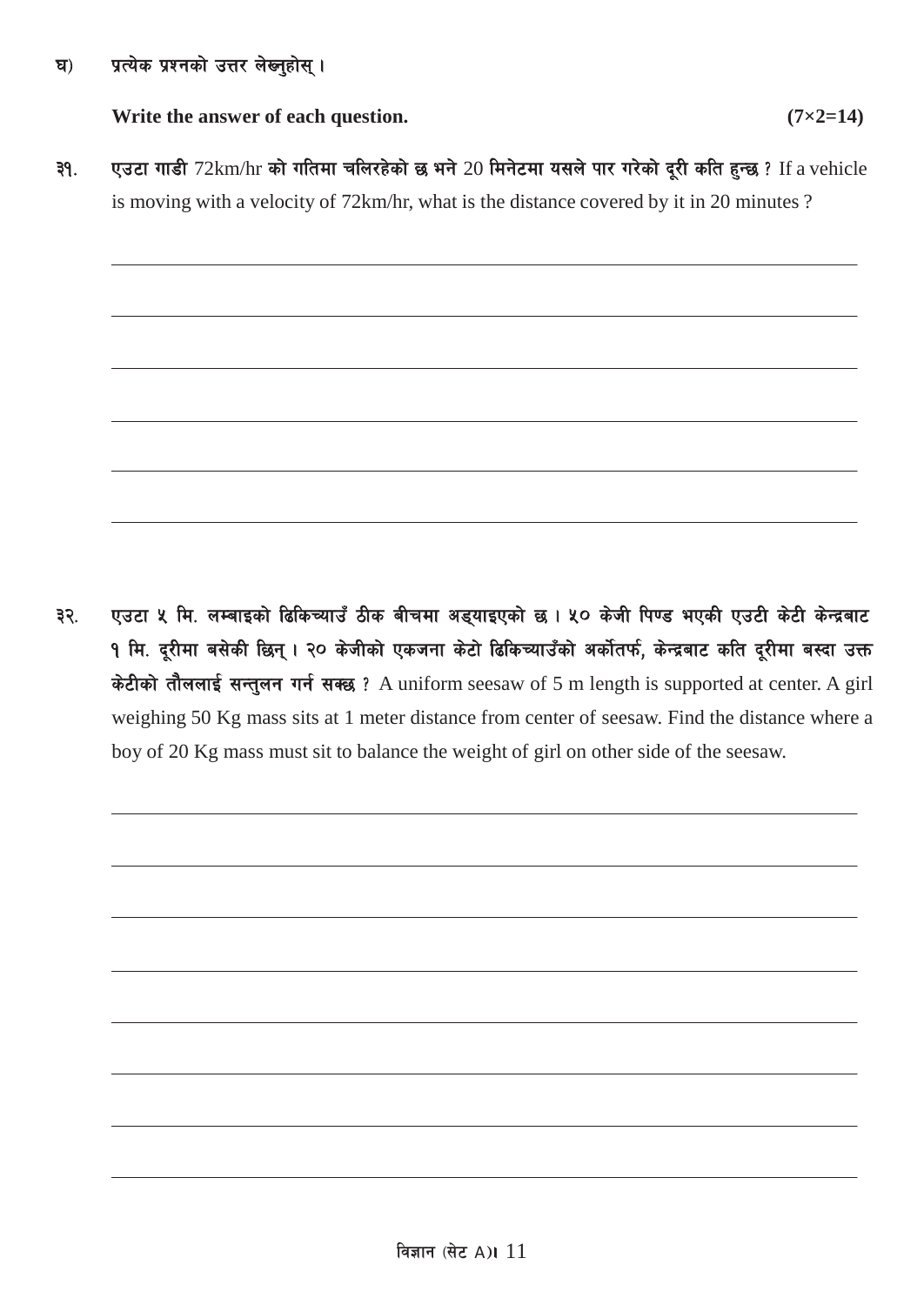#### माटो संरक्षणका दुई तरिकाहरू उल्लेख गर्नुहोस् । ३३.

Mention two methods for conservation of soil.

| the control of the control of the control of the control of the control of the control of the control of the control of the control of the control of the control of the control of the control of the control of the control |  |
|-------------------------------------------------------------------------------------------------------------------------------------------------------------------------------------------------------------------------------|--|
|                                                                                                                                                                                                                               |  |
|                                                                                                                                                                                                                               |  |
|                                                                                                                                                                                                                               |  |
|                                                                                                                                                                                                                               |  |
|                                                                                                                                                                                                                               |  |
|                                                                                                                                                                                                                               |  |
|                                                                                                                                                                                                                               |  |
|                                                                                                                                                                                                                               |  |
|                                                                                                                                                                                                                               |  |
|                                                                                                                                                                                                                               |  |
|                                                                                                                                                                                                                               |  |
|                                                                                                                                                                                                                               |  |
|                                                                                                                                                                                                                               |  |

#### चाँदी धातुका दुई उपयोग उल्लेख गर्नुहोस् । ३४.

Mention two uses of silver metal.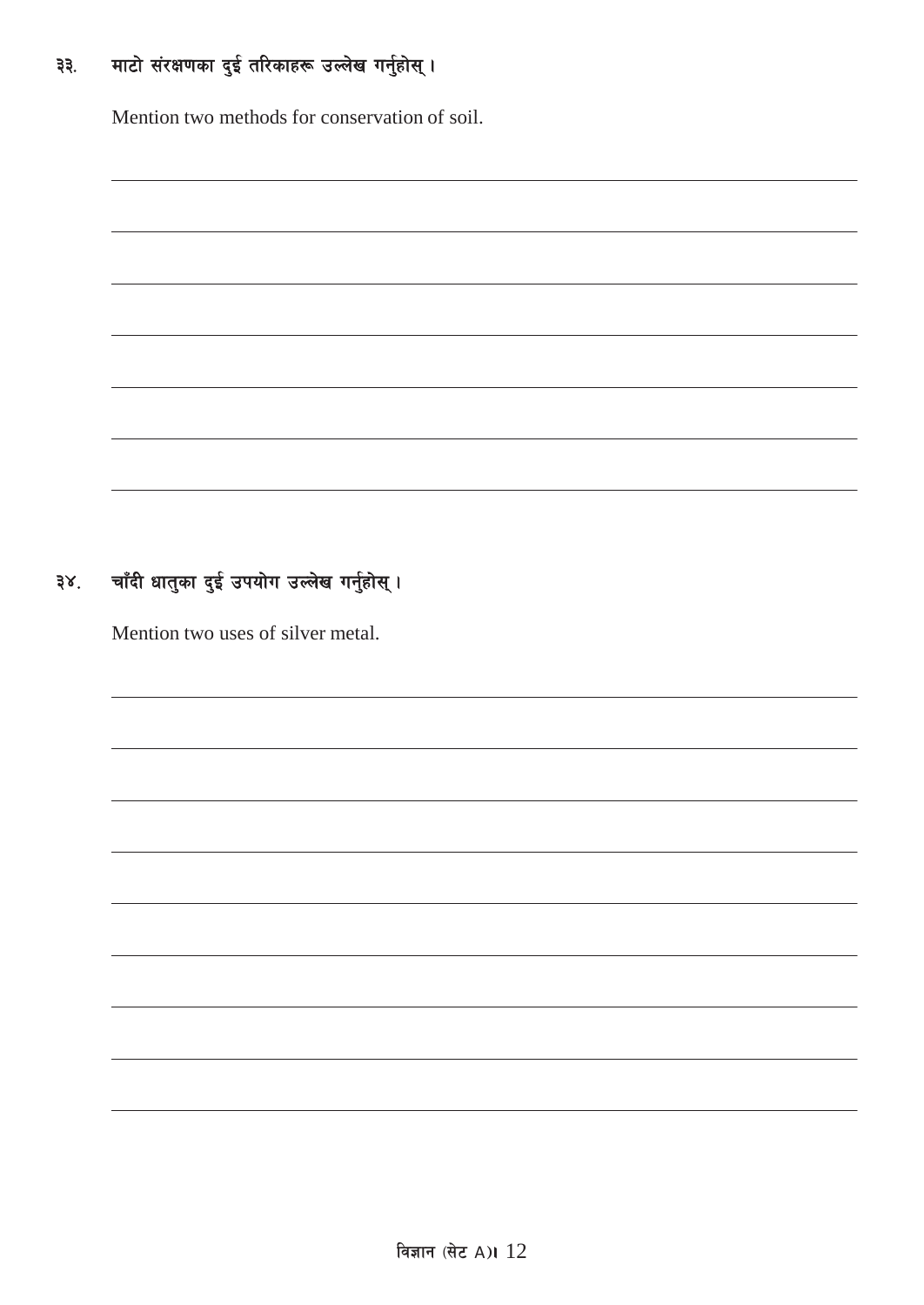#### एउटा बिरुवाको फूलको सफा चित्र कोरी यसमा पत्रदल र पुष्पदल देखाउनुहोस् । ३५.

Draw a clear diagram of a flower of a plant and show the calyx and corola.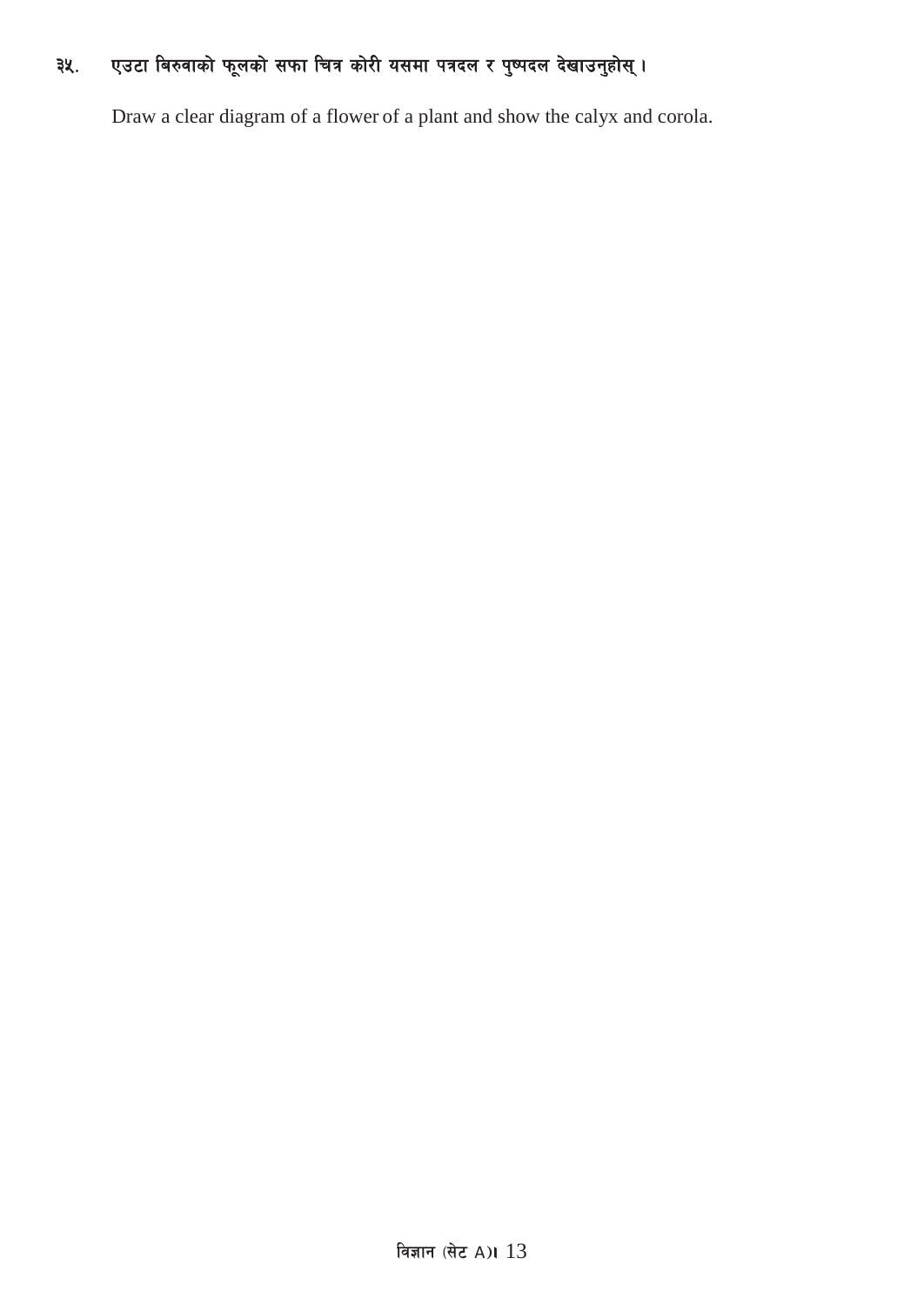# ३६. यस सौर्यमण्डलका अरू ग्रहहरूमा जीवहरू छैनन् । पृथ्वीमा मात्र जीव हुनुका कुनै दुई ओटा कारणहरू उल्लेख गर्नुहोस् $\,$ ।

There is no existence of life on other planets of solar system. Mention any two reasons behind the existence of life only on the Earth.

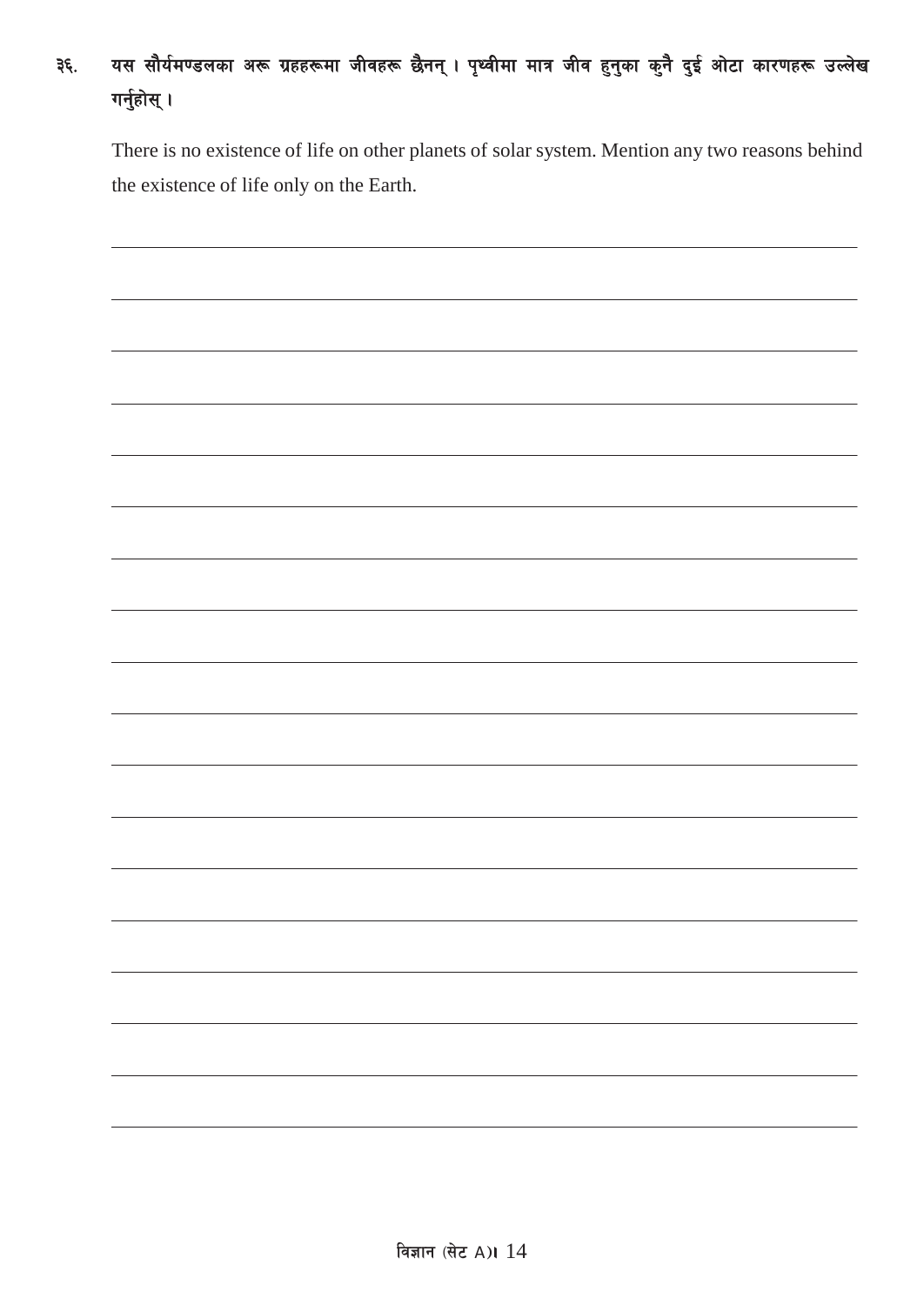## ३७. थर्मोमिटरमा अल्कोहलको सट्टा पारोको प्रयोग गर्दा हुने दुईओटा फाइदाहरू लेख्नुहोस् ।

Write any two advantages of using mercury as thermometric liquid instead of alcohol.



ङ) प्रत्येक प्रश्नको उत्तर लेख्नुहोस् ।

**Write the answer of each question.**  $(2 \times 3=6)$ 

## ३८. अाजकल विश्वमा पृथ्वीको तापमान बढिरहेको र हावापानीमा प्रतिकूल परिवर्तन आएको छ । यसो हुन नदिनका लागि के के उपायहरू अपनाउनु पर्ला ? कुनै तीन ओटा बुँदामा उत्तर लेख्नुहोस् ।

Nowadays, earth's temperature increases day by day and weather also changes badly. What are the mitigating ways to control such condition? Write the answer with any three points.